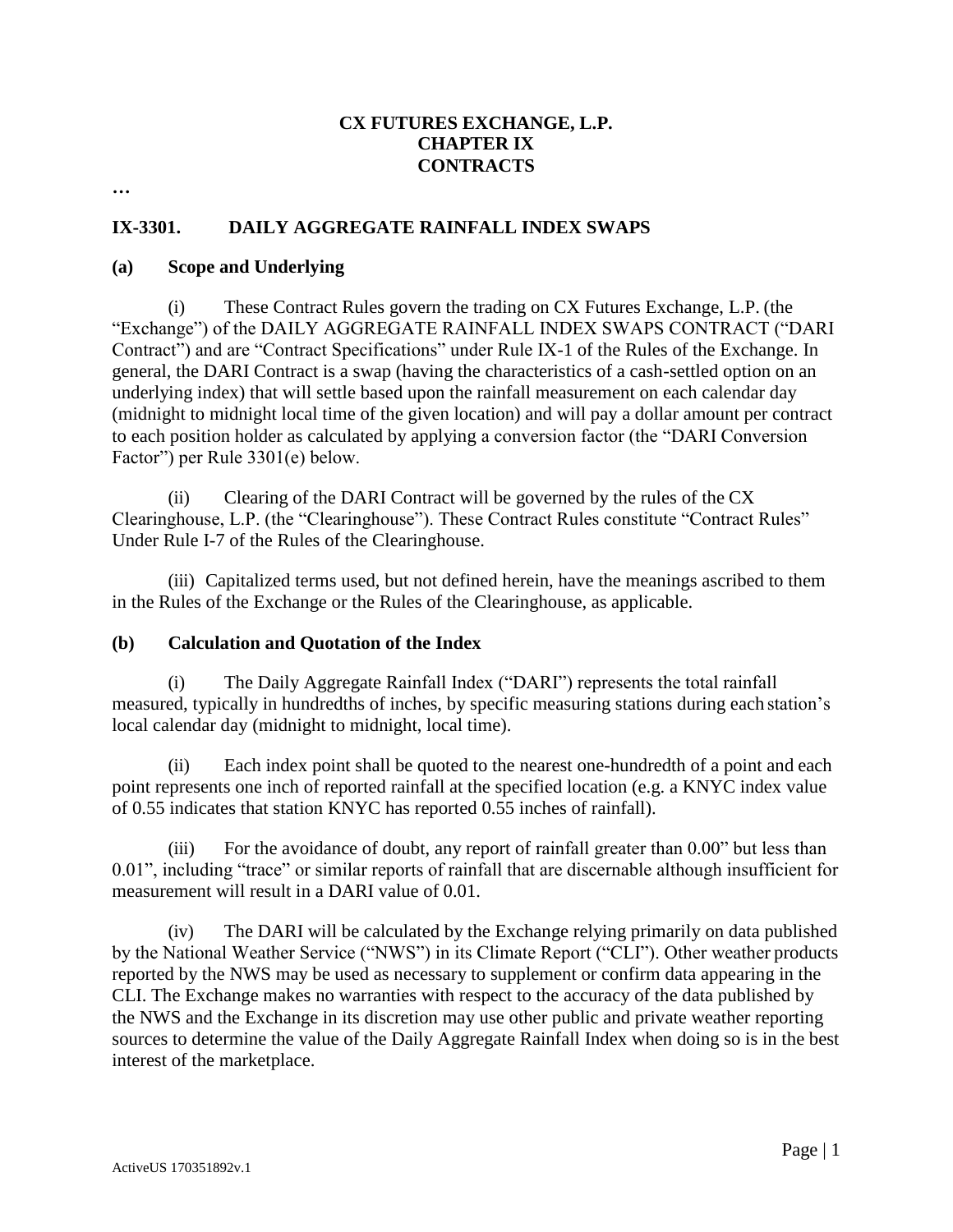## **(c) Placement of Bids**

(i) The Exchange will accept both Market Order bids and Limit Order bids for contracts. Notwithstanding anything to the contrary in Rule IV-5, Market Order bids and Limit Order bids will match according to the procedure of paragraph (d). All bids must specify the bid's underlying DARI index (i.e. location and date) and Strike Level; Limit Order bids must also specify the minimum settlement price for contracts at the 1.00 DARI Conversion Factor Strike Level. Once any Limit Order bid has been matched by the CX Direct System or any Market Order bid accepted by the CX Direct System, the position may not be liquidated except by Final Settlement as provided under Rule IX-3301(e).

(ii) Market Order bids may be for one (1) or more contracts. All Market Order bids will be at the per-contract premium price specified in Table 1 and require Original Margin to be deposited with the Clearinghouse equal to the per-contract premium price at the time that the Market Order is accepted by the CX Direct System.

| Table 1                                                    |                                                                |  |
|------------------------------------------------------------|----------------------------------------------------------------|--|
| <b>Trading Days</b><br>prior to Final<br><b>Settlement</b> | <b>Contract Premium</b><br>and Original Margin<br>per Contract |  |
| 7 or more                                                  | \$1.00                                                         |  |
| 6                                                          | \$1.25                                                         |  |
| 5                                                          | \$1.50                                                         |  |
| 4                                                          | \$1.75                                                         |  |
| 3                                                          | \$2.00                                                         |  |
| 2                                                          | \$2.25                                                         |  |
|                                                            | \$2.50                                                         |  |

(iii) A Market Order bid once accepted may not be cancelled. However, the Strike Level of a Market Order bid that has been entered may be modified if (A) the modified bid is for the same DARI index as the original bid and (B) the price difference, if any, between the original bid and the contract premium price per contract in effect at the time that the bid is modified (as specified in Table 1) is deposited as Original Margin with the Clearinghouse.

(iv) Limit Order bids must be for one hundred (100) or more contracts. All Limit Order bids will be at the per-contract premium price at the time that the Limit Order is matched by the CX Direct System and require Original Margin to be deposited with the Clearinghouse when matched. At Final Settlement, matched Limit Order bids will receive a settlement price that is equal to or greater than the order's specified price times the DARI Conversion Factor for the order's Strike Level.

(v) Limit Order bids will be matched in accordance with paragraph (d) for the maximum possible quantity, with any balance to remain as an open Order until it is matched, cancelled, or expires at the Termination of Trading, provided however, prior to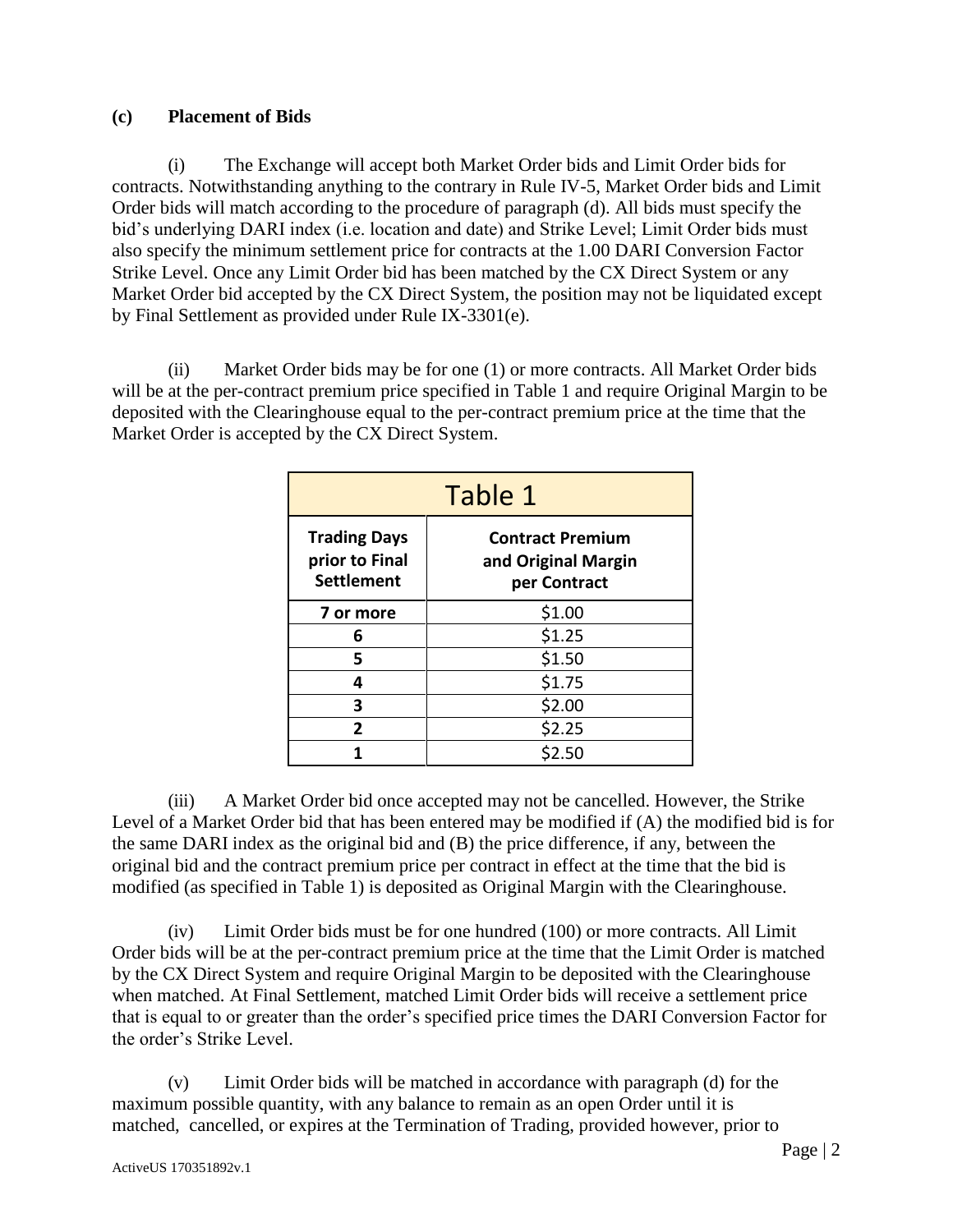expiration, any unmatched Limit Order will be matched with a Market Order as provided in paragraph (d)(iii).

(vi) For the avoidance of doubt, the Final Settlement Price of Limit Order bids is determined by the DARI Conversion Factor applicable at Final Settlement. For example, if the minimum Final Settlement Price specified on a Limit Order bid is \$4.00 then, if the DARI Conversion Factor is 0.50, the minimum settlement price will be \$2.00; similarly, if the DARI Conversion Factor is 0.01, the minimum settlement price will be \$0.04.

# **(d) Matching of Bids**

(i) Notwithstanding anything to the contrary in Rule IV-7, IV-8(b) or IV-21, all Limit Order bids are matched, if possible, with a corresponding counterparty Limit Order bid electronically through the CX Direct System in accordance with an algorithm that gives first priority to Limit Order bids at the best price and priority among Limit Order bids entered at the same price based on their time of entry into the CX Direct System, with the Limit Order bids first entered receiving first priority. Market Order bids are matched electronically at Termination of Trading through the CX Direct System using an algorithm developed by the Exchange for this Contract.

(ii) Limit Order bids will be matched with other counterparty Limit Order bids at any time prior to the Termination of Trading whenever, for each Strike Level in such orders, the Final Settlement Price of such matched orders, taken together, can equal or exceed the specified price on the order given a Conversion Factor of 1.00 at that order's Strike Level using the Final Settlement procedure in paragraph (e).

(iii) Upon the Termination of Trading, Market Order bids will be matched with both (A) counterparty Market Order bids and (B) unmatched counterparty Limit Order bids. Limit Order bids will only be matched to the extent that the Final Settlement Price will equal or exceed the specified price on such Limit Order bid given a Conversion Factor of 1.00 at that order's Strike Level.

(iv) Any Limit Order bids that remain unmatched under the procedures of this paragraph will expire.

## **(e) Determination of Final Settlement Prices for each Strike Level**

Each DARI position holder will receive a payout on his or her position equal to the number of contracts at each Strike Level times the respective Final Settlement Price for each contract. The Final Settlement Price for each contract at each Strike Level is calculated using the procedure in subparagraphs (i) to (iii) below. Using this procedure, the Final Settlement Price for any contract is at least \$0.01 and no more than \$249.99.

(i) After the DARI is determined for each measuring station for a given Final Settlement Date, then the Exchange will determine the DARI Conversion Factor applicable to each Strike Level for that measuring station on that date.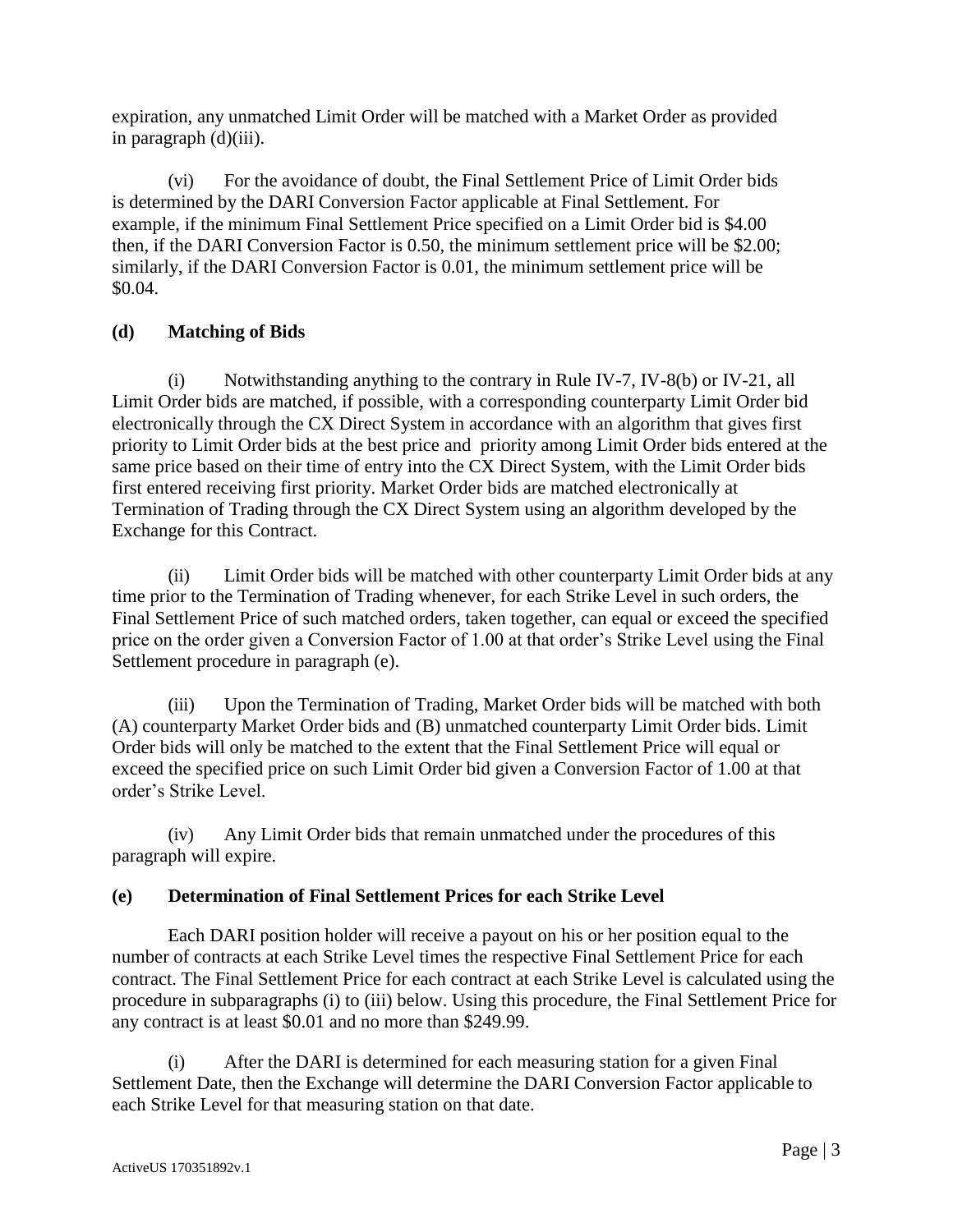(A) For Strike Level "0.00", if the DARI is zero ("0.00"), then the Conversion Factor will be 1.00, or for DARI values greater than zero, 0.01.

(B) The DARI Conversion Factor for all other Strike Levels will be determined by Table 2 below.

| Table 2                                                                                               |                                         |  |
|-------------------------------------------------------------------------------------------------------|-----------------------------------------|--|
| <b>Subtract Strike Level</b><br>from DARI<br>(Add .01 for Strike .01),<br>then if this difference is: | <b>DARI Conversion</b><br><b>Factor</b> |  |
| Less than zero                                                                                        | 0.01                                    |  |
| 0.00" to 0.24"                                                                                        | 1.00                                    |  |
| 0.25" to 0.49"                                                                                        | 0.50                                    |  |
| 0.50" to 0.74"                                                                                        | 0.33                                    |  |
| 0.75" to 0.99"                                                                                        | 0.25                                    |  |
| 1.00" to 1.24"                                                                                        | 0.20                                    |  |
| 1.25" to 1.49"                                                                                        | 0.16                                    |  |
| 1.50" to 1.74"                                                                                        | 0.14                                    |  |
| 1.75" to 1.99"                                                                                        | 0.12                                    |  |
| 2.00" to 2.24"                                                                                        | 0.11                                    |  |
| 2.25" to 2.49"                                                                                        | 0.10                                    |  |
| 2.50" to 2.74"                                                                                        | 0.09                                    |  |
| 2.75" to 2.99"                                                                                        | 0.08                                    |  |
| 3" or more                                                                                            | 0.01                                    |  |

(C) If, after applying (A) and (B) above, the DARI Conversion Factor for all Strike Levels with open interest is 0.01, then the lowest Strike Level above zero ("0.00") with open interest will be assigned a DARI Conversion Factor of 1.00 and all other Strike Levels will remain unchanged.

(ii) The Exchange will multiply the number of contracts bid at each Strike Level by the DARI Conversion Factor and sum these values across all Strike Levels to obtain the contract's total Residual Bid Interest.

(iii) The Final Settlement Price for each Strike Level will equal that Strike Level's DARI Conversion Factor times the total Original Margin applicable to the contract divided by the total Residual Bid Interest then rounded down to the nearest one cent (\$0.01).

(iv) After determination of the Final Settlement Price for each contract as provided above, the Exchange will post for each Strike Level (A) the bid interest; (B) the Residual Bid Interest after application of the DARI Conversion Factor; and (C) the Final Settlement Price for each Strike Level.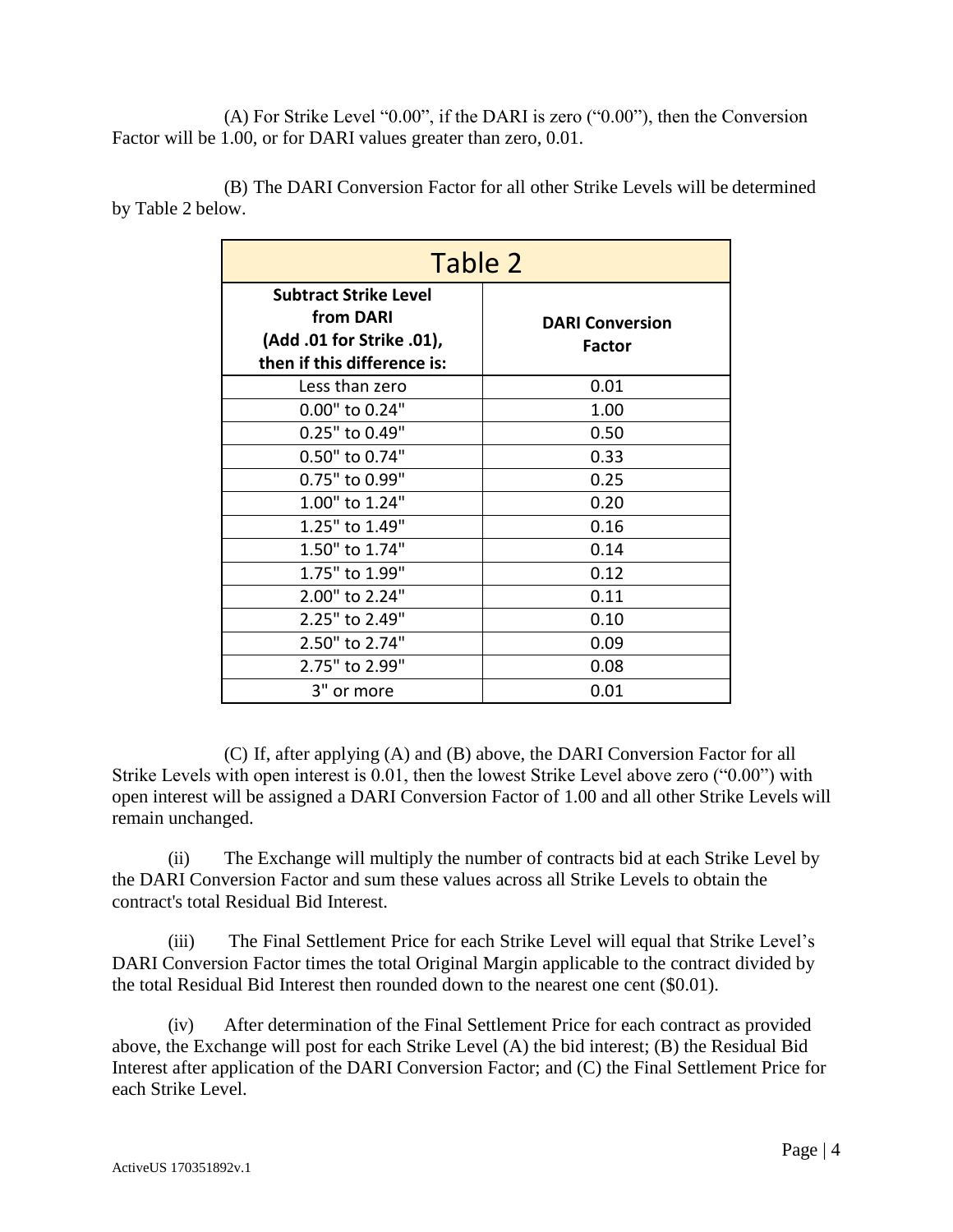(v) Final Settlement of open positions in each contract will occur as soon as practical after the Exchange's calculation and verification of each day's Daily Aggregate Rainfall Index; for the avoidance of doubt, such time is generally not later than noon of the first Business Day following the Final Settlement Date.

## **(f) Ticker Symbols**

Each DARI Contract will be uniquely identified by a "Ticker Symbol" that is composed of (A) station code (e.g. KNYC), (B) Final Settlement Date and (C) Strike Price. By way of example, for a contract on at least 0.25 inches of rainfall in New York City on April 10, 2019, the Ticker Symbol would be WXRAIN\_KNYC20190410\_0025.

## **(g) Final Settlement Date and Termination of Trading**

(i) The Final Settlement Date for each contract may be any calendar day that is not more than ninety-one (91) days and not less than one (1) day from the current Trading Day as made available to Participants on the CX Direct System.

(ii) Termination of Trading will occur at 5:00 PM ET on the Trading Day that precedes the Final Settlement Date. For example, all contracts that have a February 15th Final Settlement Date will terminate trading at 5:00 PM ET on February 14th.

## **(h) Trading Hours**

Trading Hours shall begin at 5:00 PM ET on the First Trading Day and be available continuously until the Termination of Trading except that The Exchange may permit modifications to these Trading Days and Trading Hours for the purposes of (A) scheduled technology maintenance, (B) abbreviated holiday trading schedules, and (C) as required by market or environmental considerations. All such changes shall be posted on the Exchange website.

### **(i) Contract Locations**

The Exchange may list contracts for any location that has adequate weather reporting capabilities to calculate the Daily Aggregate Rainfall Index. The complete list of such locations may be found on the Exchange website.

## **(j) Valid Strike Levels**

The valid Strike Levels for DARI Contracts will be 0.00", 0.01" and 0.25" increments thereafter

### **(k) Minimum Price Increment**

The minimum price increment of each DARI Contract is one cent (\$0.01).

### **(l) Position Accountability Levels**

The position accountability level shall be 10,000 contracts for all DARI contracts combined.